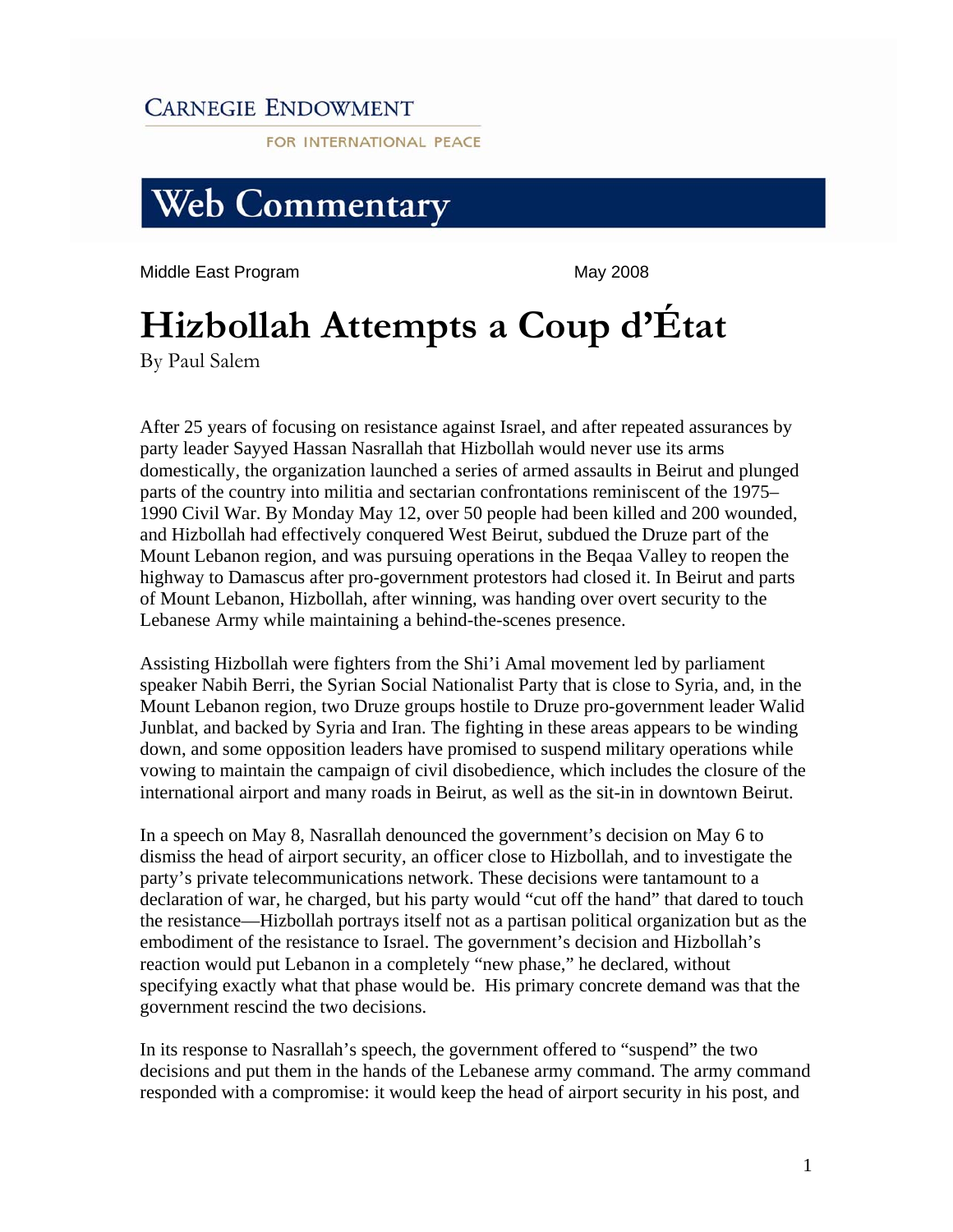it would "investigate" the issue of Hizbollah's private fixed-line communications network "without hurting" the resistance. The army command also requested of the government to officially rescind the decisions.

The army has come under intense criticism for doing nothing to stop the onslaught by Hizbollah and its allied militias against civilian areas of the nation's capital and other locations and for simply picking up the pieces of what Hizbollah leaves in its wake. The army defended its inaction by admitting that if it engaged in internal political battles it would be in danger of splitting along sectarian lines, and that it needed to remain neutral among the competing political factions.

The current spokesman of the opposition, Speaker of Parliament and Amal leader Nabih Berri, has argued that the way out of the crisis is to cancel the two offending decisions and resume the National Dialogue meetings that had taken place under his tutelage in the first half of 2006 but have since been suspended. The dialogue should focus on two issues, he contends: the formation of a National Unity government, and the drafting of a new parliamentary election law. The government has so far not officially cancelled the two decisions, and Prime Minister Fouad Siniora has argued that Berri is a party to the conflict and cannot be the mediator of a national dialogue. There are unconfirmed reports that Saad Hariri, the head of the parliamentary majority and the Future movement and the primary Sunni leader in the country, and Junblat have agreed to attend national dialogue meetings led by Berri.

As of this writing, Hizbollah's military campaign has mainly targeted the strongholds of two of the March 14 leaders, Saad Hariri and Walid Junblat. It is not clear whether the campaign will also extend to the Christian areas of Beirut or Mount Lebanon in order to weaken Samir Geagea, the head of the Lebanese Forces and a primary Maronite leader in the March 14 coalition. Even if the opposition halts its military campaign, it is also not certain that the security situation can be brought back in hand or whether the devil of sectarian civil war has already been let out of the bottle and cannot be put back again.

Hizbollah's immediate goals are clear: to break the authority of the March 14 government, forcing it to rescind the two controversial decisions, and to bring about the establishment of a new national unity government in which the opposition has a significant say. Such a government would not be able to take decisions Hizbollah opposes, including decisions relating to UNSC 1701 that it interprets as gradually leading to its disarmament. It could also try to obstruct the work of the international tribunal on the assassination of former Prime Minister Rafiq Hariri. Furthermore, a government of national unity could not maintain the exclusive alliances the current government has with Saudi Arabia and the United States, because it would also represent groups allied with Syria and Iran.

The opposition is not enthusiastic about electing a new president immediately as the government demands—the position has been vacant since November—because some of its members do not favor the election of the announced "consensus candidate," Army Chief General Michel Suleiman, to the post. Instead, Hizbollah and other members of the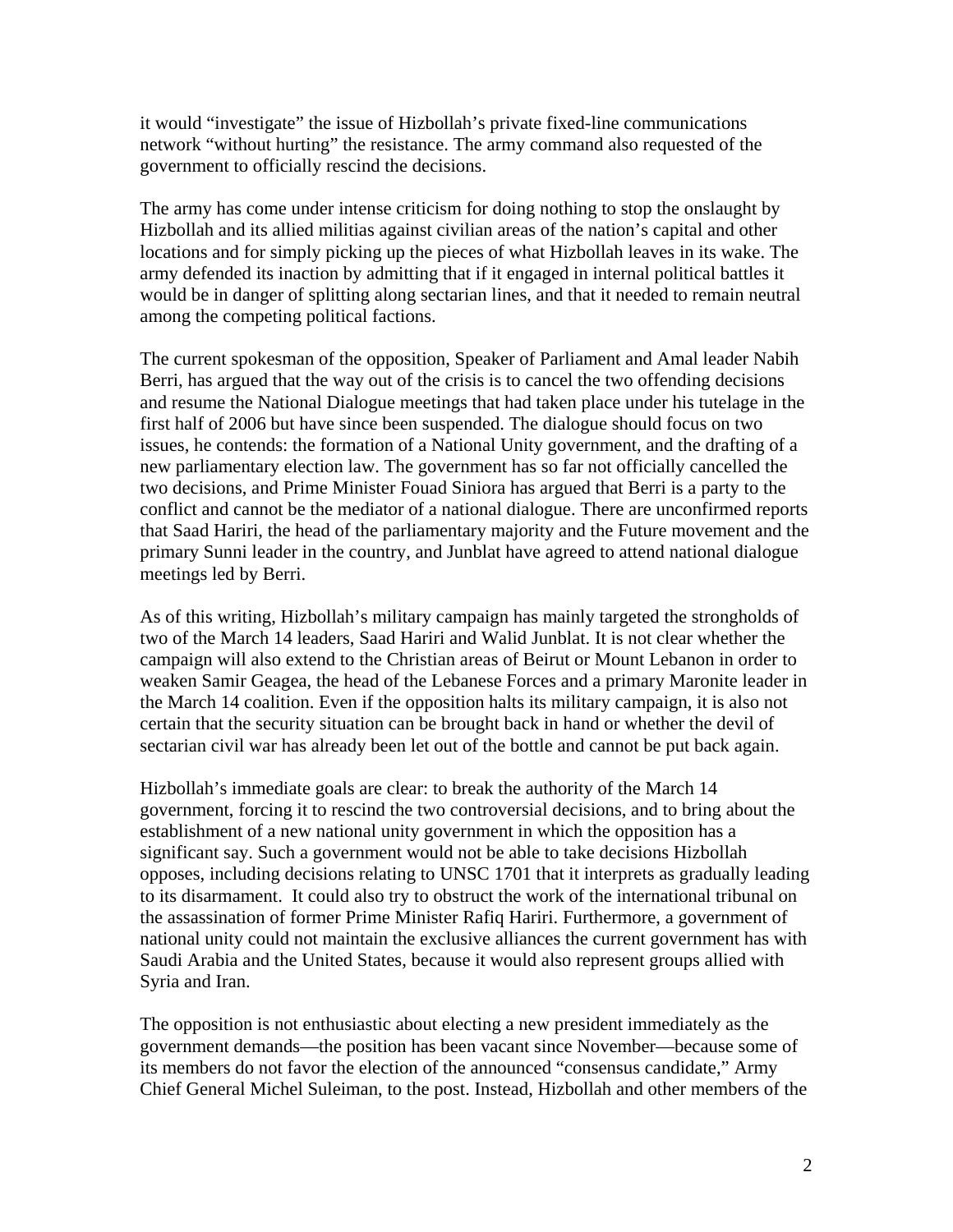opposition favor proceeding to early parliamentary elections (which need to be held at least before the current parliament's term expires in June 2009) in the hopes of winning a majority, and leave the presidential issue for later.

But Hizbollah and Amal, as leading representatives of the Shi'i community, may also have broader goals. There is widespread speculation that they might demand a re-opening of the 1989 Taif Agreement, which regulates the distribution of power among sectarian groups, and insist on a larger share of power for the Shi'a. Neither Nasrallah nor Berri have demanded this officially, but Siniora in his speech of May 9 accepted that the Lebanese political system "can be developed." Some Shi'i leaders have complained that the Sunni prime minister and Maronite Christian president dominate the executive branch; critics counter that it is the Shi'i speaker of parliament who dominates the state through his proven ability to open or close parliament at will, and thus to control not only legislation but also the rise and fall of presidents and governments.

The timing of the government's two decisions, which Hizbollah used as an excuse to launch its military operations, left many observers puzzled. The government apparently realized that the decisions were momentous and might cause a strong reaction: the session dragged on for eleven hours of heated discussion. The most plausible explanation is that the government felt under pressure from its Western and Arab allies to take some action against Hizbollah; after all, the state is bound by several UNSC resolutions that call for gradual action toward disarmament of non-governmental militias. Perhaps U.S. policy to raise the pressure against Iran and its allies, and President Bush's impending visit to the Middle East impelled the government to do something. Some in the government also have felt for some time that Hizbollah's military options are limited despite its obvious military superiority: Iran, they argued, would not risk stumbling into a Sunni–Shi'i civil war in Lebanon. This had already been demonstrated in December 2006, when the opposition had launched its first campaign of road closings and civil disobedience aimed at toppling the government but had stopped in its tracks when Sunni– Shi'i clashes erupted in Beirut in January 2007.

There has been much speculation as to what has shifted in the Iranian position such that it encouraged, or at least, allowed Hizbollah to unleash its military advantage at this time. It could be a response to the latest round of sanctions against Iran that the United States has sponsored in the Security Council, U.S. accusations of Iranian interference in Iraq, and/or the campaign against Muqtada al-Sadr and the Mahdi Army. It could also reflect an Iranian concern that if Syria goes down the road of peace with Israel over the Golan Heights, as it has tried to do by enlisting Turkish mediation, Hizbollah could be weakened; thus Hizbollah needed to unseat the current pro-Western government and regain access to the airport and sea ports of the Lebanese state in order to avoid being strangled if Syria made peace with Israel.

As of this writing, the situation in Lebanon remains extremely tense. An Arab League ministerial delegation is to arrive to help negotiate an end to the crisis. The next days will indicate whether the opposition will escalate and widen its military assaults, or whether